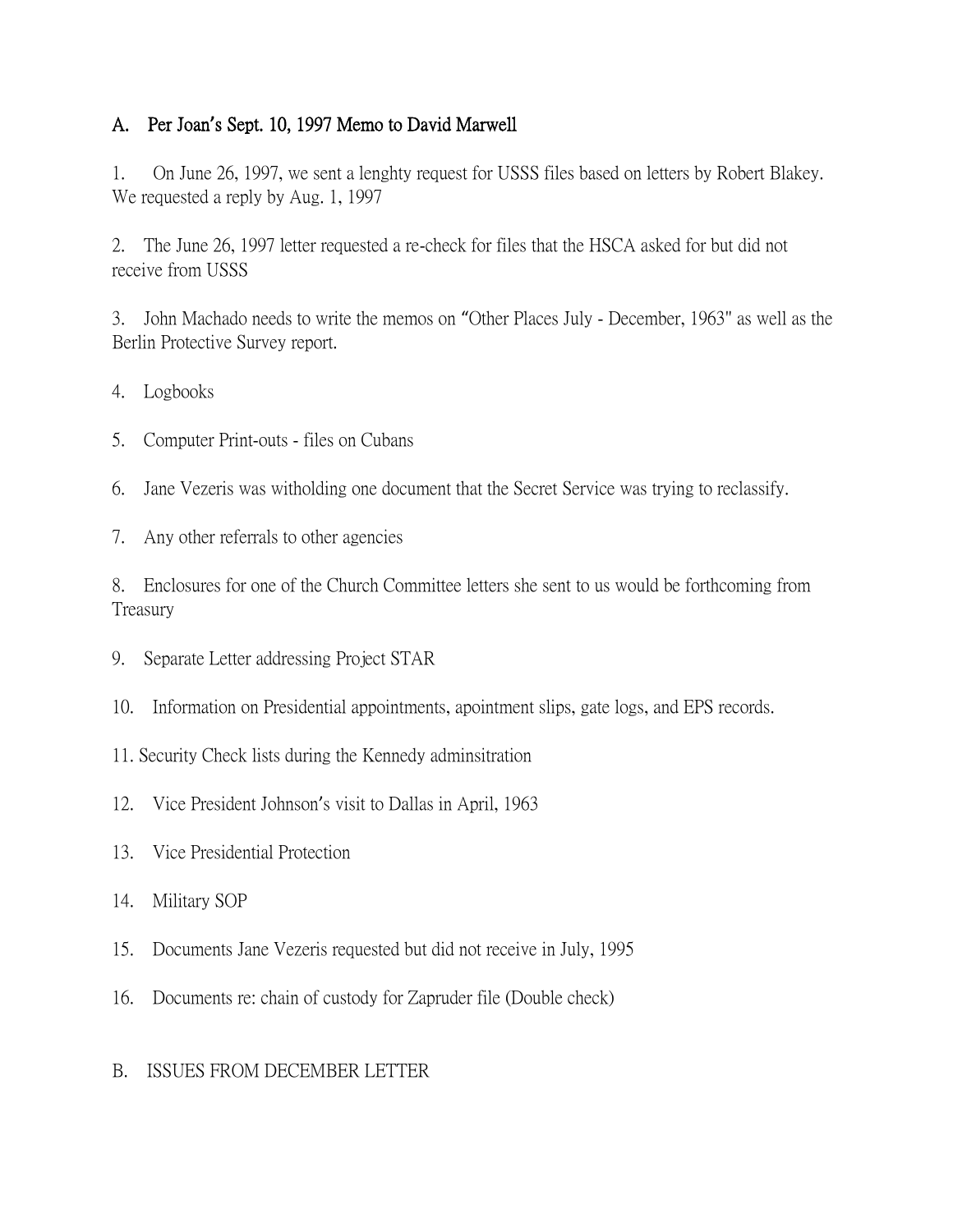- 1. The Record
- 2. Protective Surveys for President Kennedy 1961 1963

3. Continued Search efforts for Chief Rowley's Files

4. Please provide any videotapes, written materials, or other information that describes or documents this visit or visits with other Secret Service Officials who may have discussed the Kennedy assassination. Further, we will ask taht you provide a list of any relevant materials obtained during this visit.

5. SS Photographs and Tapes - Our letter initially stated that we believed that you had complied with this request. However, there is the Washington Post article.

6. Protective Survey Reports

- A. "Other Places Folder" #6 July November 1963
- B. Berlin Protective Survey Report (June 26, 1963)
- C. Protective Survey Reports from January 1961 March, 1963

7. Must confirm in writing that they have transferred the Abraham Bolden file in full at NARA.

8. Please detail your efforts at searching for other records pertaining to internal security reviews of Secret Service agents who were working with the White House Detail, the Protective Research Service, or the Dallas Field Office at the time of the assassination.

9. Please confirm that you have searched for the agreement that existed between the USSS and NSA - referred to as "pages 145 - 151 of the briefing book prepared for Stuart Knight's testimony before the HSCA.

10. Any additional records or files concerning Robert Bouck in his capacity as Chief of the Protective Research Section.

11. Certain other major categories of records that have not been adequately accounted for. Included among these categories are records and files of Chief Knight, Inspector Thomas Kelley, files of the Chief Inspector and Field Office Inspectors, Vice Presidential Detail records and Office of Information and Liaison. IN our letter, we requested that you confirm that you have provided us with all inventories, indices, and finding aids that exist with respect to recrods in storage at the Secret Service's Centre point facility in Landover, MD, at the Federal Records Center in Suitland, MD and at any other repository for Secret Service Records.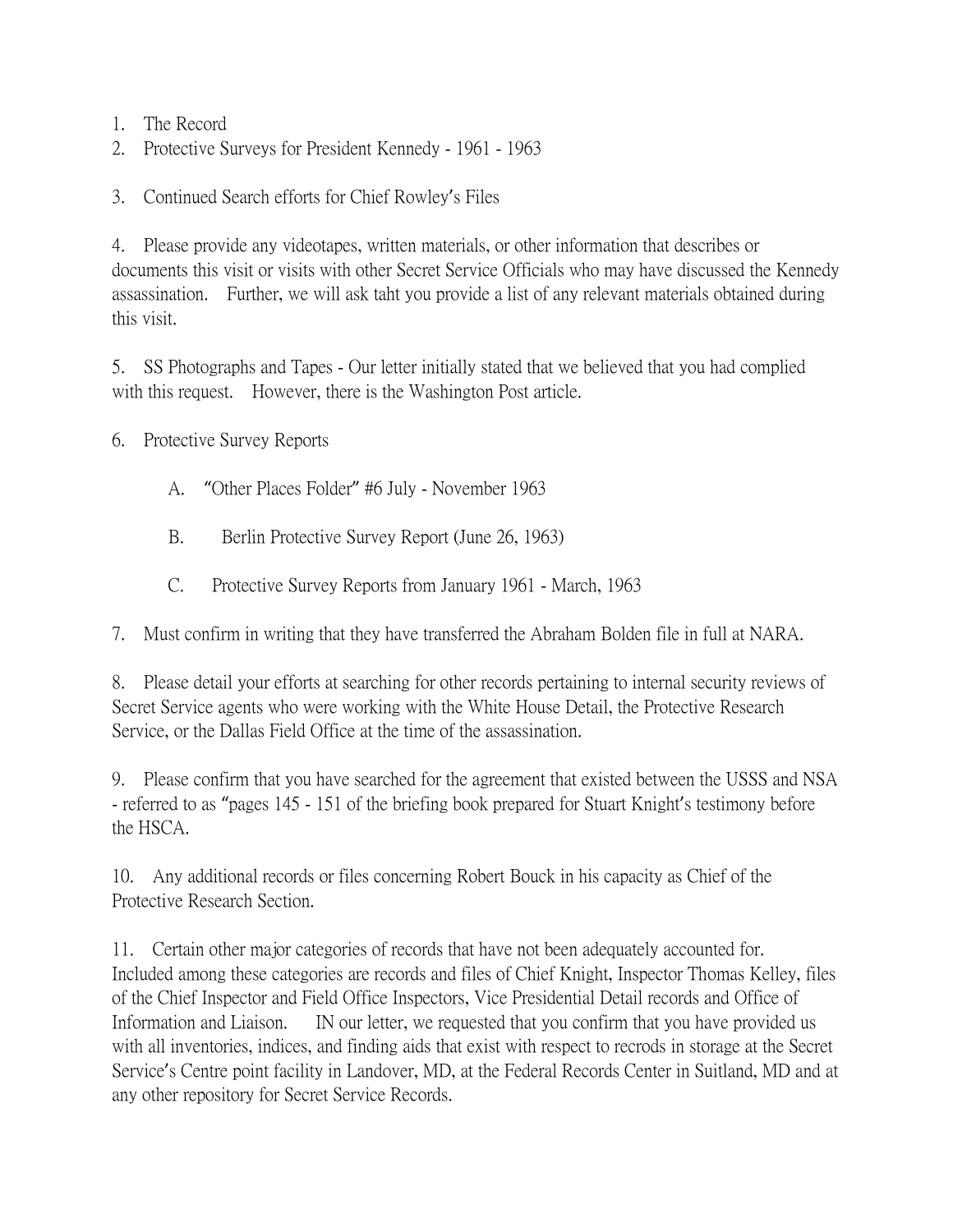12. With regard to Correspondence with Congressional and Presidential Committees...."the Treasury Department would be forwarding two letters that it had located, and (e) records regarding a "Project STAR" had been located and would be forwarded to the Review Board.

We have still not received a response on the Project STAR issue. Apparently, the Secret Service has one set of records that it is still reviewing. Also, DARPA possesses several Project STAR documents and these are awaiting consideration by the Office of the Secretary of Defense. Machado told us that the Secret Service would forward these to us as soon as they had received them from DARPA.

16. We requested that you make any and all logbooks covering the Kennedy and Johnson adminsitrations available for our review.

- 17. Cuban Abstracts
- 18. Records on Organized Crime
- 19. Anti-Castro Activities, Protection Matters, the Communist Party.
- 20. NPIC Analysis of Zapruder Film for the Secret Service.
- 21.

## C. FILES THAT NEED TO BE EXAMINED

The following additional files need to be examined: These materials were listed in the inventories provided to Joan Zimmerman and Ron Haron on July 31, 1997. They come from OPO-85-0001

| 1. | File No. 123.2<br>8/24/65 - 4/7/66   | Confidential                         |                   |
|----|--------------------------------------|--------------------------------------|-------------------|
| 2. | File No. 110.0<br>12/01/67 - 4/19/71 | Organization of SS                   |                   |
| 3. | File No. 515.0                       | Radio Bands, Treas. Enforc. Agencies | 7/18/56 - 8/14/64 |
| 4. | File No. 516.0                       | Security and Protective Equip.       | 8/14/64 - 9/24/64 |
| 5. | File No. 600.0                       | Protection (Kennedy Detail)          | 5/10/64 - 9/10/64 |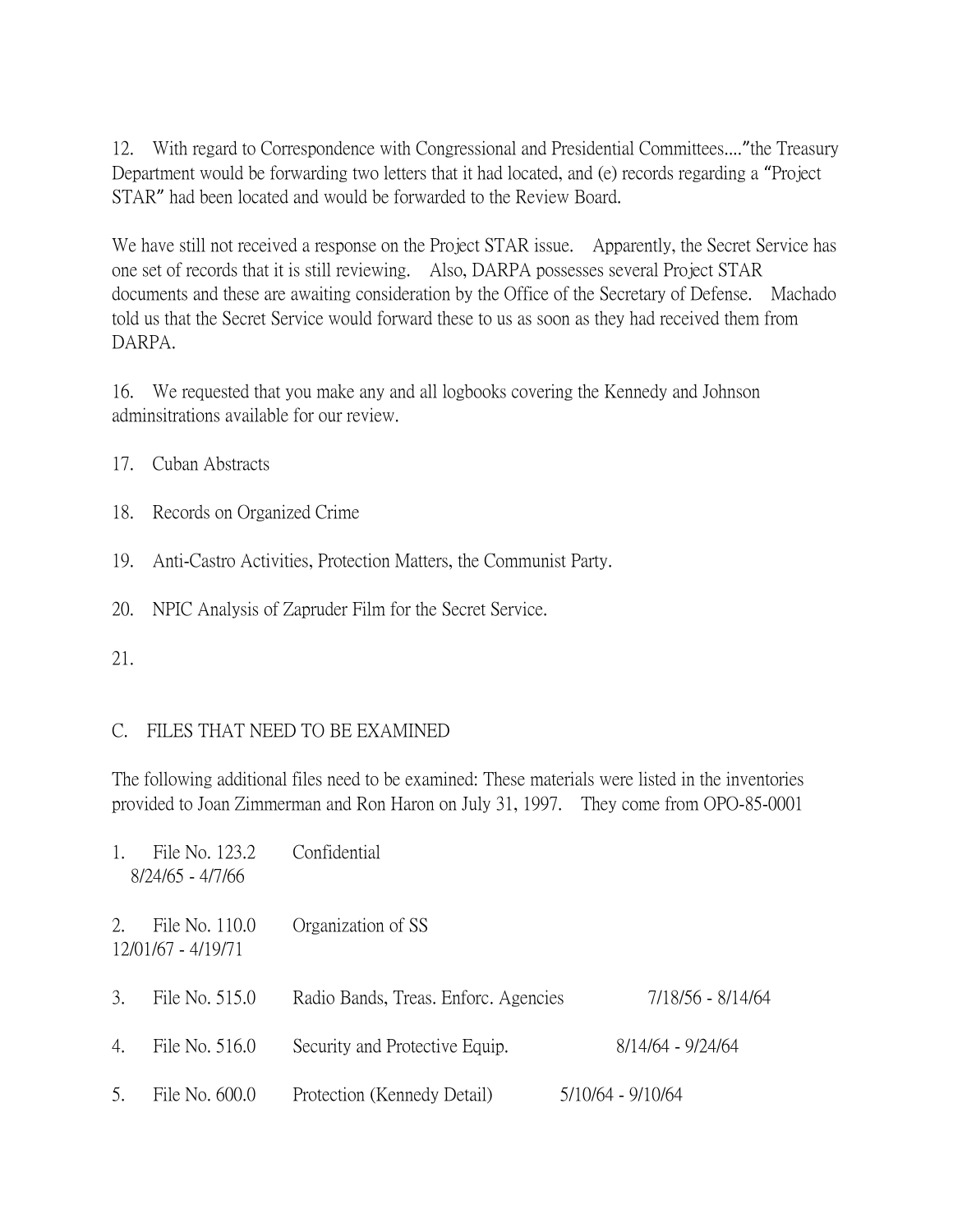| 6.  | File No. 600.0    | Protection - General                                                                                        | $12/64 - 2/71$ |
|-----|-------------------|-------------------------------------------------------------------------------------------------------------|----------------|
| 7.  | File No. 600.0    | Protection - General                                                                                        | $8/50 - 7/64$  |
| 8.  | File No.<br>600.1 | Laws, Regulations, Orders, Decisions                                                                        | 11/50 - 9/64   |
| 9.  | File No.<br>601.0 | Protective Research - General                                                                               | $8/50 - 10/64$ |
| 10. | File No.<br>600.0 | Protection - General                                                                                        | $8/64 - 9/64$  |
| 11. | File No.          | 600.2 Civil Defense 1960                                                                                    | $2/60 - 12/63$ |
| 12. | File No.          | 600.2 Civil Defense 1961                                                                                    | $2/61 - 11/61$ |
| 13. | File No.          | 600.2 Civil Defense                                                                                         | $12/61 - 9/65$ |
| 14. | File No.          | 600.2 Natl. Emerg. Standby Regs and Instruct.                                                               | Jan 1963       |
| 15. | File No. 600.3    | White House Emergency Plan                                                                                  | 1/64           |
| 16. | 600.5             | OPAL Plan 1962                                                                                              | 10/62 - 11/62  |
| 17. | 601.0             | Special Subjects of Research<br>(Info on Organ. Crime)                                                      | 10/62          |
| 18. | 601.0             | Protective Research Subjects<br>Active List                                                                 | 7/68           |
|     | 19. 602.3         | National Agency Check                                                                                       | 2/53           |
| 20. | 602.10            | Protection of Persons - General                                                                             | 11/62          |
| 21. | None              | Chief Rowley/ Dep. Ch. Paternie<br>1/65<br>(Instr. To agents and survey reports)<br>Of Pres. And VP Visits) |                |
| 22. | 602.111           | 2/61<br>President Kennedy's Estate                                                                          |                |
| 23. | 602.111           | Personnel Character Surveys                                                                                 | $1/61 - 2/61$  |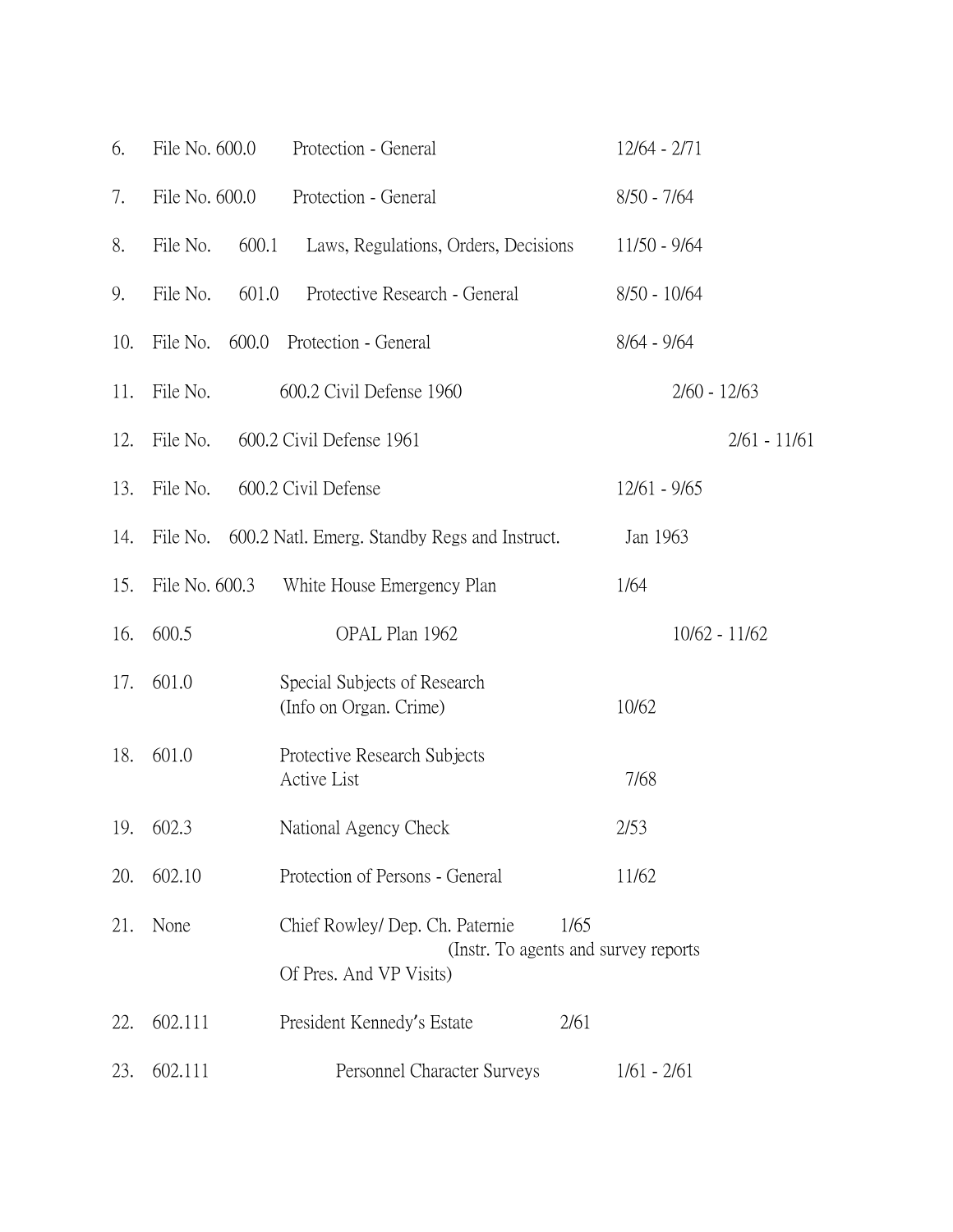| 24. | 602.14     | The President's Family                                                                     | $1/53 - 6/55$                          |
|-----|------------|--------------------------------------------------------------------------------------------|----------------------------------------|
|     | 25. 602.18 | Europe 8-5-64<br>JBK's tour of England, Italy and<br>Yugoslav                              |                                        |
| 26. | 610.0      | Protective Aid Project                                                                     |                                        |
| 27. | 610.0      | Facilities for New WH Police Booths 9-23-63<br>Memo - Protective Information               | 6-18-63<br>Memo acknowledge receipt of |
|     |            | A specific communication                                                                   |                                        |
| 28. | 610.0      | Protective Aid Project<br>WHP Communication Equip.                                         | $6 - 17 - 63$                          |
| 29. | 610.0      | Protective Aid Project<br>WH Gates - 15                                                    | $3 - 15 - 65$                          |
| 30. | 611.0      | The President - General<br>Newspaper articles, correspondence<br>Memos (some confidential) | $1/62 - 12/63$                         |
| 31. | 611.0      | The President - General                                                                    | $1/61 - 11/61$                         |
| 32. | 611.0      | Security Check Lists for Pres. Visits 3/56 - 6/64                                          |                                        |
| 33. | 611.0      | The President - General 1964                                                               | $1/64 - 12/64$                         |
|     | 34. 611.03 | President Johnson's Appointments<br>Nov. - Dec. 1963                                       | 11/63 - 12/63                          |
| 35. | 611.03     | President's Appointments<br>Jan 1964                                                       | $1/64 -$                               |
| 36. | 611.03     | President's Appointments<br>Feb. 1964                                                      | 2/64                                   |
| 37. | 611.03     | President's Appointments<br>March 1964                                                     | 3/64                                   |
| 38. | 611.03     | President's Appointments                                                                   |                                        |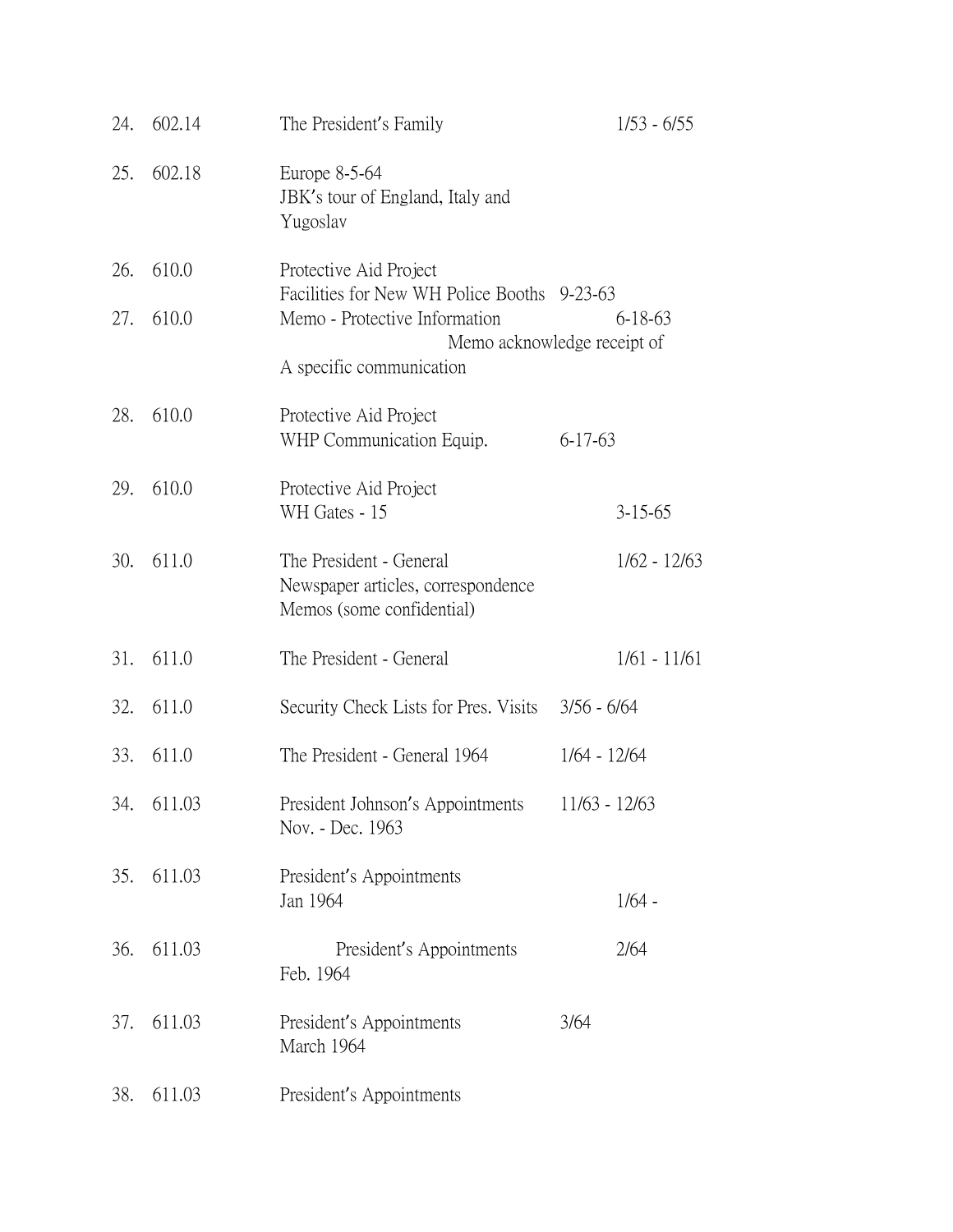|          |        | April, 1964                                                                            | 4/64           |
|----------|--------|----------------------------------------------------------------------------------------|----------------|
| 39.      | 611.03 | President's Appontments<br>May 1964                                                    | 5/64           |
| 40.      | 611.03 | President Appointments<br>Daily Appointment Lists                                      | $7/55 - 6/64$  |
| 41.      | 611.1  | WHD Shifts, Assignments,<br>Inspections, etc.                                          | $1/61 - 7/69$  |
| 42.      | 611.1  | Shift Changes - WHD                                                                    | 8/61           |
| 43.      | 611.1  | WHD Assignments                                                                        | $1/53 - 6/63$  |
| 44.      | 611.1  | Work Schedule Details                                                                  | $1/61 - 7/62$  |
| 45.      | 611.1  | Kennedy Compound Detail                                                                | $6/62 - 10/62$ |
| 46.      | 611.1  | Work Schedule - Squaw Island                                                           | 7/62 - 10/62   |
| 47.      | None   | Inaugural - JFK<br>Books, reports, and info on<br>Inaug. Re Armed Forces participation | 1/61 0 2/61    |
| 48.611.2 |        | Special Events                                                                         | $5/53 - 7/64$  |
| 49.      | 611.3  | Protective Techniques                                                                  | $12/63 - 8/64$ |
| 50.      | 611.3  | Security Suggestions re Pres.<br>Protection from SA's                                  | $3/64 - 4/64$  |
| 51.      | 612.0  | The President's Family<br>Info. On Prot. Of former<br>Pres.'s family                   | $8/65 - 6/67$  |
| 52.      | 612.0  | The President's Family - Gen.                                                          | $8/50 - 7/66$  |
| 53.      | 612.0  | Mrs. Kennedy's instr. Re<br>Prot. Of the Children                                      | $6/62 - 8/62$  |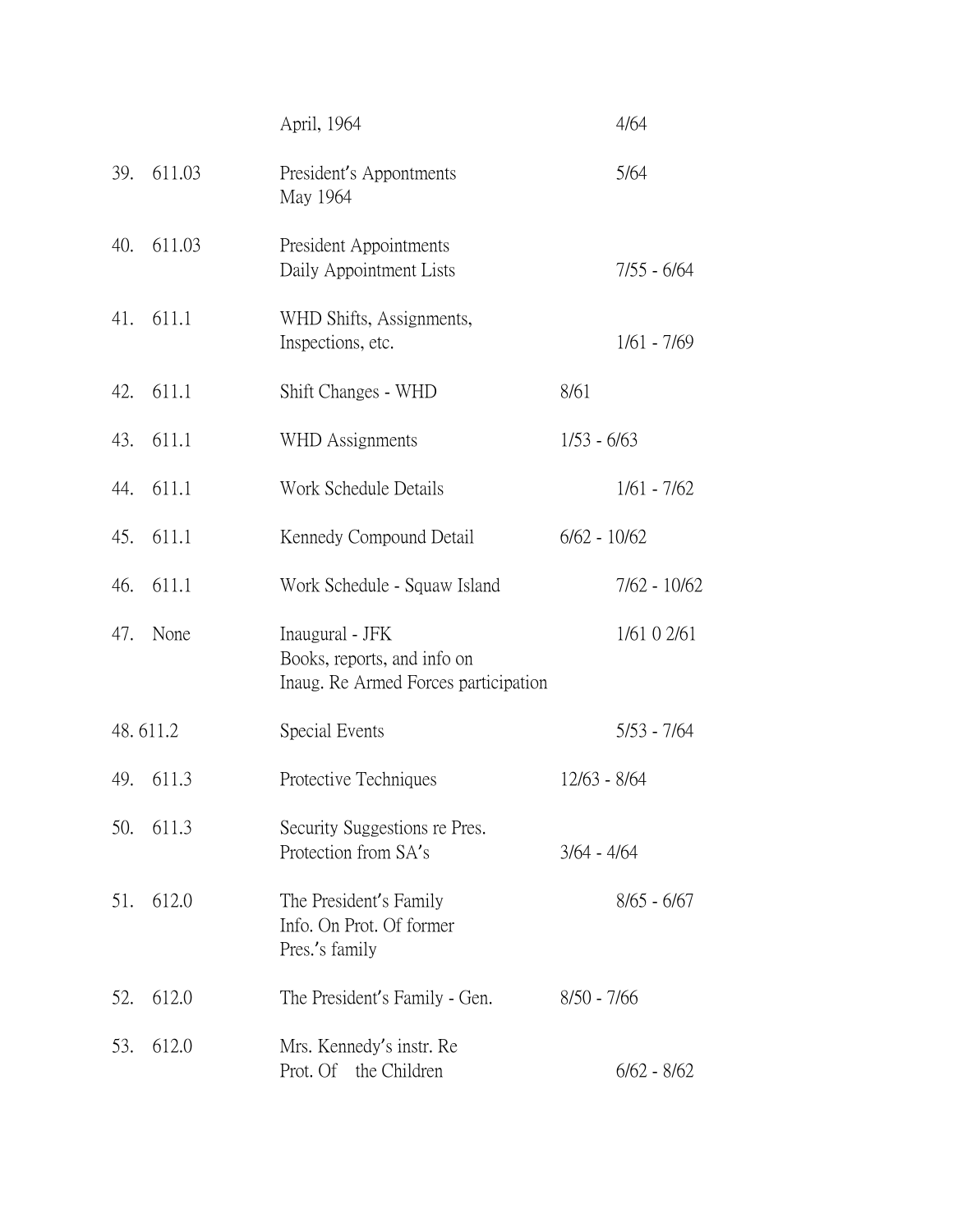|     | 54. 613.0 | Protection of Pres. Elect<br>Report on verbal threat against pres.           |                | 11/68 - 12/68  |
|-----|-----------|------------------------------------------------------------------------------|----------------|----------------|
| 55. | 613.0     | Preliminary Planning Pres. Elect                                             |                | $8/60 - 11/60$ |
| 56. | 614.0     | Protection of Vice Pres. Johnson                                             |                | $3/61 - 9/63$  |
| 57. | 614.0     | Vice President's Activities                                                  | 2/61           |                |
| 58. | 614.0     | V.P. Protection                                                              |                | $5/62 - 2/64$  |
| 59. | 614.0     | VP Detail Assignments<br>(Confidential)                                      |                | $5/62 - 11/63$ |
| 60. | 614.0     | Dallas Survey Report                                                         | $4 - 23 - 63$  |                |
| 61. | 614.0     | Security Check List VP Johnson                                               |                | $1/61 - 2/62$  |
| 62. | 614.0     | V.P. Aircraft                                                                |                | $5/62 - 5/68$  |
| 63. | 614.0     | V.P. Detail Established 1950                                                 | $11/50 - 8/64$ |                |
| 64. | 617.0     | Visiting Dignitaries - General                                               | $9/61 - 12/64$ |                |
| 65. | 617.0     | Visiting Dignitaries - General                                               | $4/61 - 10/61$ |                |
| 66. | 600.0     | Bombs and Explosives                                                         |                | $7/40 - 3/62$  |
|     | 67. 619.0 | Other Persons - General<br>Memos and letters re prot<br>Of important persons |                | 3/51 - 11/64   |
| 68. | 619.1     | Government<br>Letters, memos re prot of govt.<br>Officials                   | $2/52 - 9/64$  |                |
| 69. | 620.0     | Mona Lisa 1962 - 1963                                                        | $12/62 - 2/68$ |                |
| 70. | 620.0     | Protection of poperty - Gen.<br>Re security of White House                   | $7/50 - 12/62$ |                |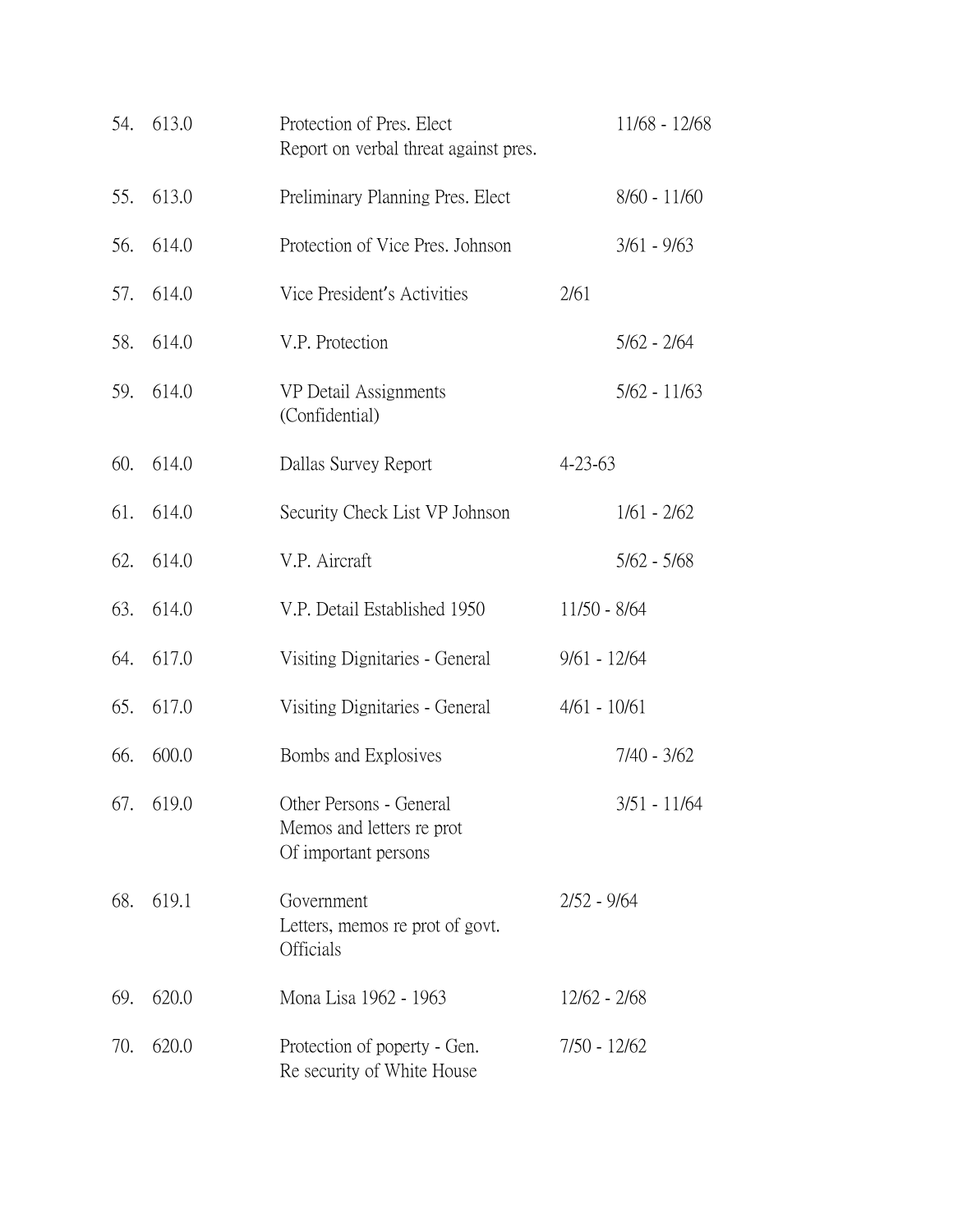| 71. | 621.1         | Airplane Flights<br>Info re: requests for flights over WH                                                                                         | $1/57 - 10/62$                           |
|-----|---------------|---------------------------------------------------------------------------------------------------------------------------------------------------|------------------------------------------|
| 72. | None          | Inter-office envelope re; info<br>On ID passes                                                                                                    |                                          |
| 73. | 622.0         | Security of Aircraft Airport                                                                                                                      |                                          |
| 74. | 622.1         | Presidential Car (1961)                                                                                                                           | $6/61 - 7/64$                            |
| 75. | 621.9         | Private House of President                                                                                                                        | $7/50 - 6/64$                            |
| 76. | 622.31        | Airplanes                                                                                                                                         | $5/50 - 1/65$                            |
| 77. | 622.31        | Roster of Personnel assigned to<br>Executive Flight Detachment                                                                                    |                                          |
| 78. | 622.31        | Fort Belvoir, VA<br>Availability of U.S. Coastguard<br>(Memo re use of aircraft)                                                                  | $12/63 - 6/64$<br>$7/61 - 7/64$          |
| 79. | 622.31        | Helicopter (Report on Naval aide)                                                                                                                 | $9/57 - 12/64$                           |
| 80. | <b>Box 22</b> | Envelope containing info on Naval Aid<br>Military District of Washington 1961;<br>Photos of persons assigned to<br>Presidential Aircraft Security | The President; SOP for Arrival and Dept. |
| 81. | Box 23        | Miscellaneous Materials                                                                                                                           |                                          |
|     |               | Pamphlet (Principles in Exec. Branch)<br>A.                                                                                                       | $1/61 - 3/61$                            |
|     |               | Loose Materials (memos, news articles<br>B.<br>On protective matters)                                                                             | No date                                  |
| 82. | 623.2         | <b>BEP</b> Security                                                                                                                               | $8/51 - 6/63$                            |
| 83. | 630.0         | Electronic Searches                                                                                                                               | $-1/64$<br>7/58                          |
| 84. | 630.0         | Laws, Regs, Decisions<br>Classified Security Info. Folder 2                                                                                       | 12/51 - 12/64                            |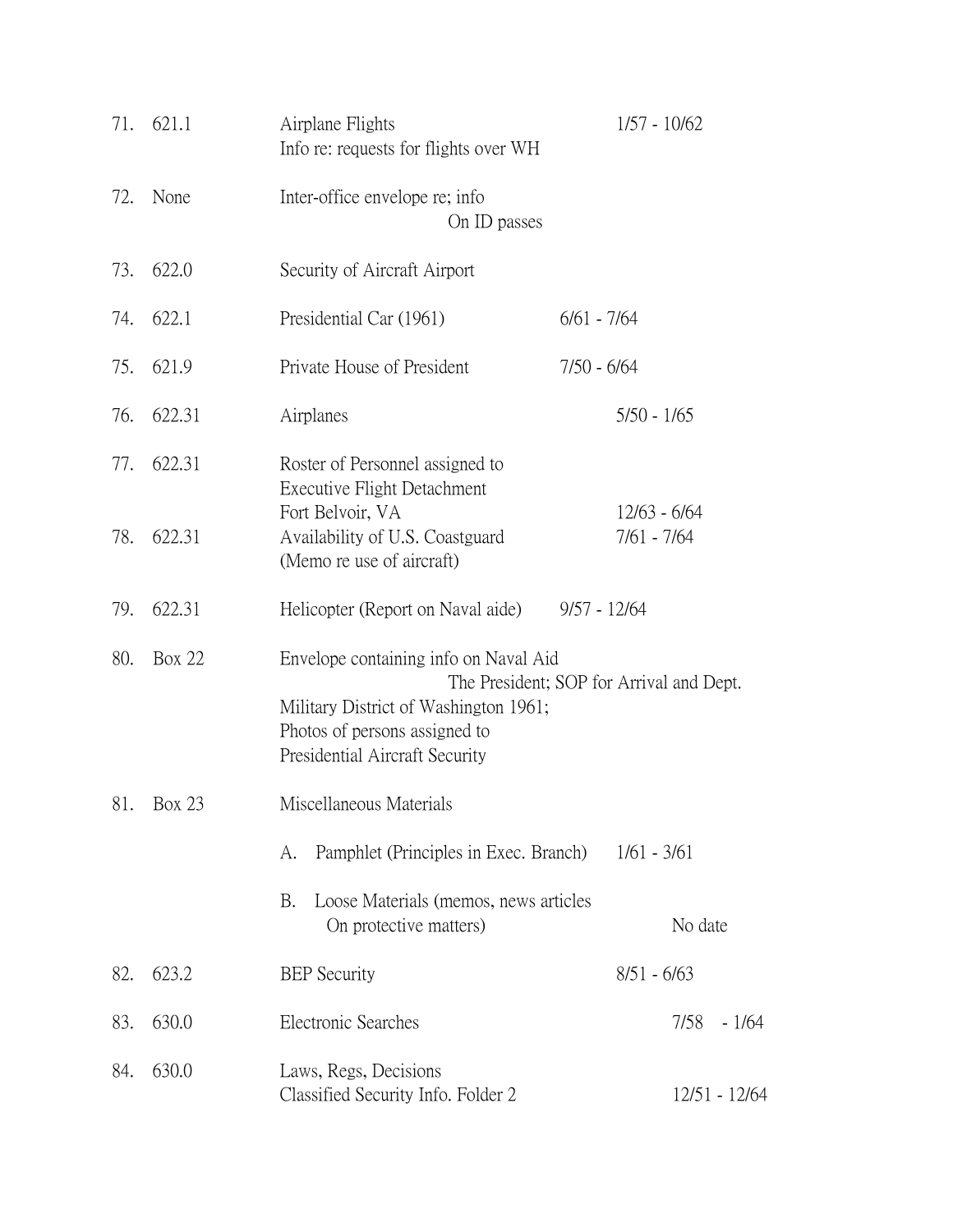| 85.        | 633.1            | Presidential (WH Telephone System)                                                                                                                                   | $9/52 - 9/63$                   |
|------------|------------------|----------------------------------------------------------------------------------------------------------------------------------------------------------------------|---------------------------------|
| 86.        | 634.0            | Voice Call Signs<br>INFO on WHCA Signal Ops.                                                                                                                         | $11/62 - 3/63$                  |
| 87.        | 634.0            | Wireless communications (general)                                                                                                                                    | $3/61 - 7/62$                   |
| 88.        | 635.0            | Oral Communications - General                                                                                                                                        | $10/62 - 11/63$                 |
| 89.        | No Name          | Loose Materials (1955 - 1961)<br>Covering num. Subjects -<br>Personnel to Protection                                                                                 |                                 |
| 90.        | No name          | Gen. Info on various prot. Matters<br><b>SECRET</b> Teletype re Communist Party                                                                                      | $8/63 - 10/65$                  |
| 91.        | 121.1            | USSS Planning Document August 1994                                                                                                                                   | $2/64 - 4/65$                   |
| 92.<br>93. | 220.1<br>No Name | Sensitive positions (Security Program)<br>Miscellaneous Material to be Held<br>(Advance arrangments, lapel pin<br>Identification, misc. Prot. Info)                  | $4/49 - 7/66$<br>$4/59 - 12/64$ |
| 94.        | <b>Box 34</b>    | Loose papers on "Presidents Commission"<br>On the assassination of Pres. Kennedy                                                                                     | no date                         |
| 95.        | <b>Box 38</b>    | Statement of James J. Rowley, Dir. U.S.<br>Secret Service before the subcommittee on<br>Criminal Laws and Procedures of the Senate<br>Judiciary Committee on S. 2896 | 3/70                            |

## ADDITIONAL ISSUES

- 1. Truman Library Oral Histories of Rowley and Boring
- 2. Centre Point Director
- 3. I.D. Making Procedure for Secret Service